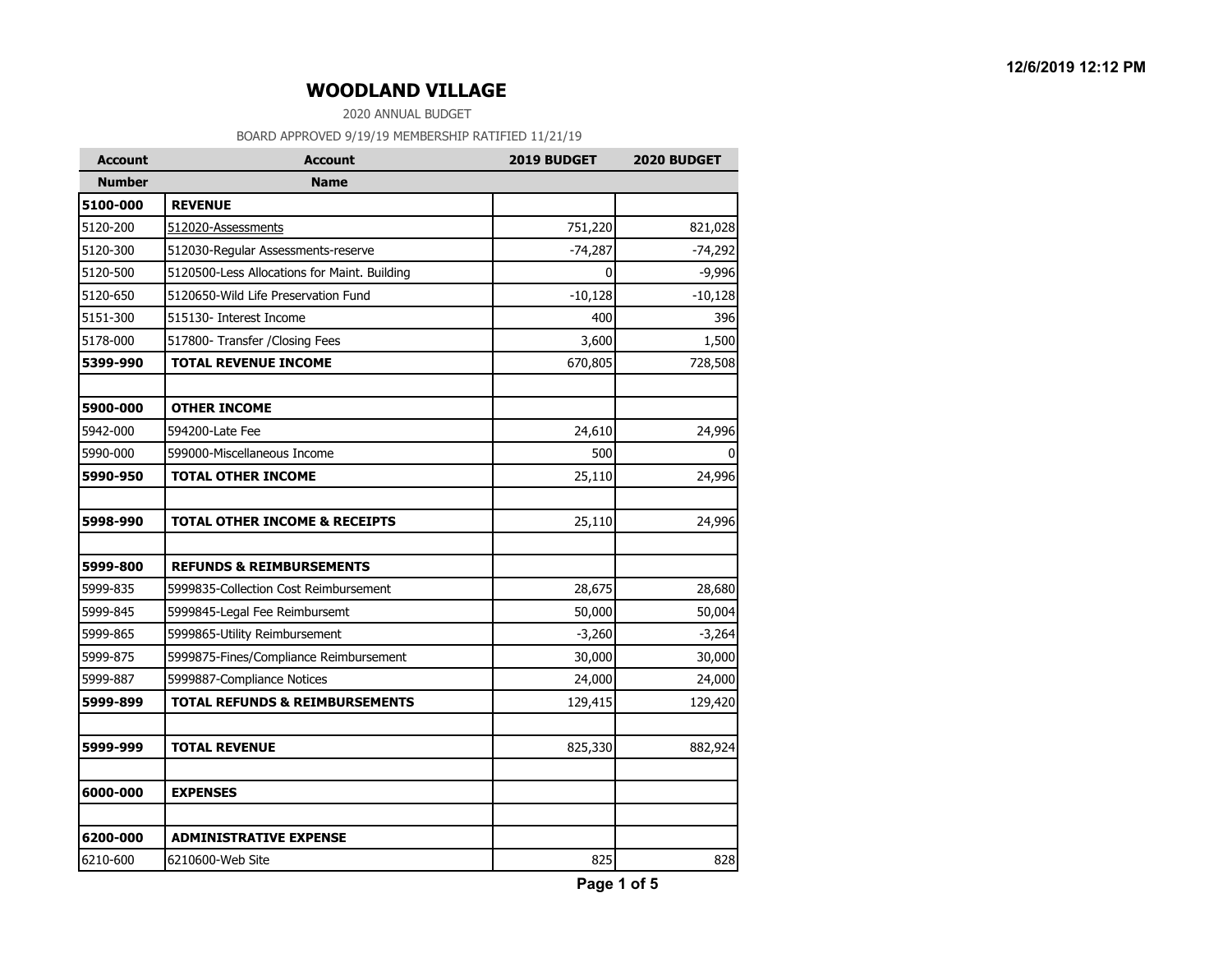2020 ANNUAL BUDGET

| <b>Account</b> | <b>Account</b>                            | 2019 BUDGET  | 2020 BUDGET  |
|----------------|-------------------------------------------|--------------|--------------|
| <b>Number</b>  | <b>Name</b>                               |              |              |
| 6235-000       | 6235000-News Letter Expense               | 0            | 400          |
| 6278-000       | 627800-Board Meeting Expense              | $\mathbf{0}$ | 300          |
| 6284-000       | 628400-Collections/Late Fees              | 40,000       | 39,996       |
| 6295-000       | 629500-Copies and Printing                | 11,500       | 12,504       |
| 6311-200       | 631120-Office Supplies                    | 7,000        | 7,500        |
| 6311-300       | 631130-Postage                            | 20,277       | 21,996       |
| 6311-700       | 6311700-Compliance Notices                | 24,253       | 24,000       |
| 6313-000       | 631300-Bank Charges                       | 150          | 120          |
| 6316-100       | 631610-Community Event                    | 1,500        | 1,500        |
| 6318-000       | 631800-Secretarial Minutes / Translations | 1,440        | 1,440        |
| 6320-000       | 632000-Management Fees                    | 86,044       | 89,052       |
| 6320-010       | 6320010-Addt'l Management Fees            | 3,800        | 3,804        |
| 6335-500       | 633550-Reserve Study/Update               | 3,000        | 3,000        |
| 6340-000       | 634000-Legal Fees                         | 65,000       | 65,004       |
| 6350-000       | 635000-Audit/Review/Tax Prep Expenses     | 5,000        | 5,000        |
| 6355-000       | 635500-Sign & Tag Expense                 | 250          | $\mathbf{0}$ |
| 6370-000       | 637000-Bad Debts                          | 10,772       | 10,776       |
| 6390-000       | 6390000-Misc. Administration              | 300          | 300          |
| 6391-000       | 639100-Travel                             | 750          | $\Omega$     |
| 6399-990       | <b>TOTAL ADMINISTRATION EXPENSE</b>       | 281,861      | 287,520      |
| 6400-000       | <b>UTILITIES EXPENSE</b>                  |              |              |
| 6450-000       | 645000-Electricity                        | 9,972        | 10,500       |
| 6451-000       | 645100-Water                              | 29,000       | 30,504       |
| 6452-000       | 645200-Gas                                | 650          | 648          |
| 6458-000       | 645800-Refuse-Garbage-Trash               | 670          | 600          |
| 6499-990       | <b>TOTAL UTILITIES EXPENSE</b>            | 40,292       | 42,252       |
| 6500-000       | <b>OPERATING &amp; MAINTENANCE EXP.</b>   |              |              |
|                |                                           |              |              |
|                |                                           |              |              |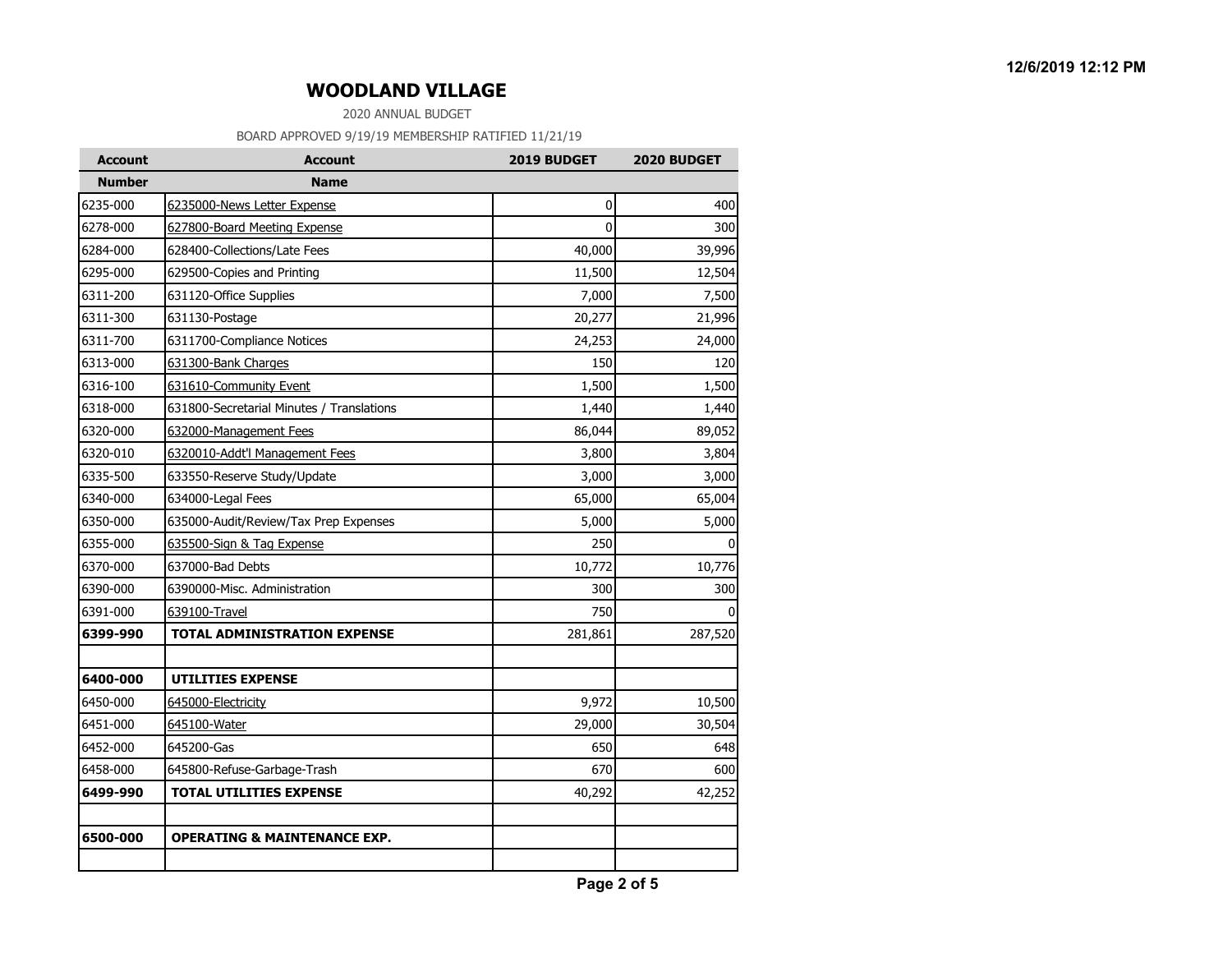2020 ANNUAL BUDGET

| <b>Account</b> | <b>Account</b>                        | 2019 BUDGET | 2020 BUDGET |
|----------------|---------------------------------------|-------------|-------------|
| <b>Number</b>  | <b>Name</b>                           |             |             |
| 6501-000       | <b>PAYROLL EXPENSE</b>                |             |             |
| 6501-100       | 650110-Salaries (F/T)                 | 41,600      | 43,680      |
| 6501-150       | 650115-Payroll Taxes (F/T)            | 11,999      | 12,504      |
| 6503-990       | <b>TOTAL PAYROLL EXPENSE</b>          | 53,599      | 56,184      |
| 6505-000       | <b>BUILDING</b>                       |             |             |
| 6511-400       | 651140-Repairs & Maint                | 31,000      | 26,004      |
| 6512-020       | 6512020-Building Maintenance          | 0           | 9,996       |
| 6512-990       | <b>TOTAL BUILDING EXPENSES</b>        | 31,000      | 36,000      |
| 6515-000       | <b>SUPPLIES</b>                       |             |             |
| 6515-750       | 651575-Supplies Fencing               | 95,000      | 95,004      |
| 6515-810       | 651581-Lighting Maint.                | 4,200       | 3,996       |
| 6519-990       | <b>TOTAL SUPPLIES</b>                 | 99,200      | 99,000      |
| 6520-180       | <b>GROUNDS/LANDSCAPE</b>              |             |             |
| 6520-200       | 652020-Grounds / Lndscpe Contract     | 146,016     | 149,664     |
| 6520-210       | 652021-Grounds - Backflow             | 1,200       | 1,525       |
| 6520-220       | 652022-Grounds - Tree Maint           | 10,000      | 15,000      |
| 6520-270       | 652027-Grounds Irrigation             | 4,750       | 4,752       |
| 6520-289       | <b>TOTAL GROUNDS/LANDSCAPE</b>        | 161,966     | 170,941     |
| 6529-000       | <b>SECURITY</b>                       |             |             |
| 6530-050       | 653005-Security Patrol                | 125,000     | 125,004     |
| 6539-990       | <b>TOTAL SECURITY</b>                 | 125,000     | 125,004     |
| 6560-000       | <b>VEHICLE</b>                        |             |             |
| 6570-000       | 657000-Vehicle & Equip. Oper. & Reprs | 0           | 12,000      |
| 6579-990       | <b>TOTAL VEHICLE EXPENSES</b>         | 0           | 12,000      |
|                |                                       |             |             |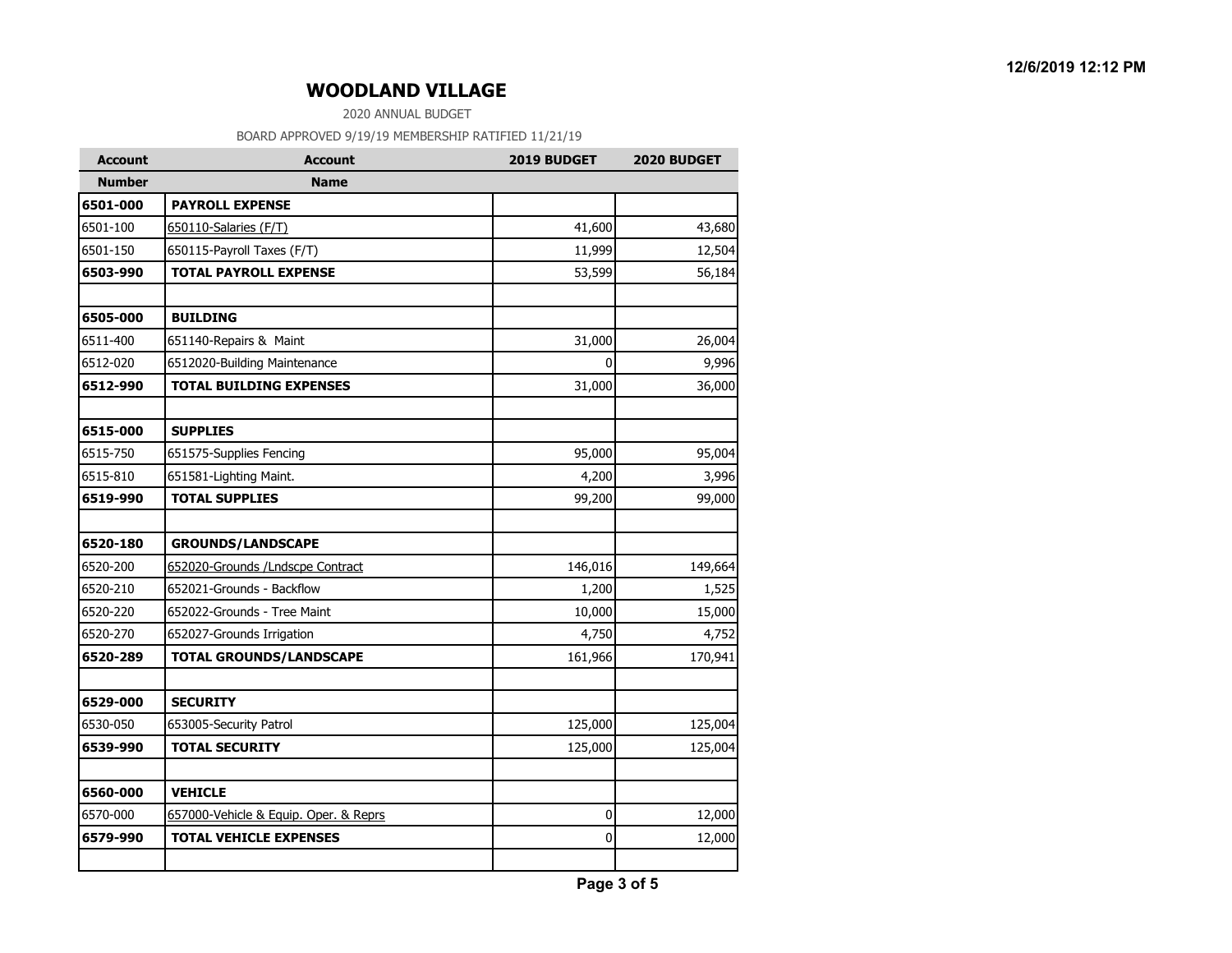2020 ANNUAL BUDGET

| <b>Account</b> | <b>Account</b>                                 | 2019 BUDGET | 2020 BUDGET  |
|----------------|------------------------------------------------|-------------|--------------|
| <b>Number</b>  | <b>Name</b>                                    |             |              |
| 6580-700       | <b>STREET, PARKING, &amp; SIDEWALK</b>         |             |              |
| 6580-795       | 6580795- Snow Removal                          | 15,000      | 10,000       |
| 6580-810       | TOTAL STREET, PARKING, & SIDEWALK              | 15,000      | 10,000       |
| 6590-600       | <b>TOTAL OPER. &amp; MAINT. EXPENSE</b>        | 485,765     | 509,129      |
| 6700-000       | <b>TAXES, INSURANCE &amp; LICENSES EXPENSE</b> |             |              |
| 6744-000       | 674400-General Liability                       | 33,882      | 35,580       |
| 6780-000       | 6780000-Ombudsman Fee                          | 7,000       | 7,493        |
| 6785-000       | 6785000-State Bus. License/Tax                 | 50          | 50           |
| 6790-990       | <b>TOTAL TAXES, INSURANCE &amp; LICENSES</b>   | 40,932      | 43,123       |
| 6795-990       | <b>TOTAL EXPENSES</b>                          | 848,850     | 882,024      |
| 6999-999       | <b>NET OPERATING INCOME</b>                    | $-23,520$   | 900          |
| 7100-000       | <b>RESERVE INC &amp; EXP</b>                   |             |              |
| 7100-001       | <b>RESERVE INCOME</b>                          |             |              |
| 7205-000       | 720500-Reserve (Income)                        | 74,287      | 74,292       |
| 7230-000       | 723000-Reserve Interest                        | 2,491       | 8,004        |
| 7299-990       | <b>TOTAL RESERVE INCOME</b>                    | 76,778      | 82,296       |
| 8000-000       | <b>RESERVES EXPENSED</b>                       |             |              |
| 8007-000       | 8007000-Asphalt Striping & Curb Painting       | 648         | 0            |
| 8008-000       | 800800-Asphalt Sealing                         | 30,017      | 53,219       |
| 8062-001       | 8062001Irrigation                              | 1,020       | 2,180        |
| 8217-540       | 3018000300 Irrigation Backflow Pvntors         | 1,530       | <sup>0</sup> |
| 8299-990       | <b>TOTAL RESERVE EXPENSES</b>                  | 33,215      | 55,399       |
|                |                                                |             |              |